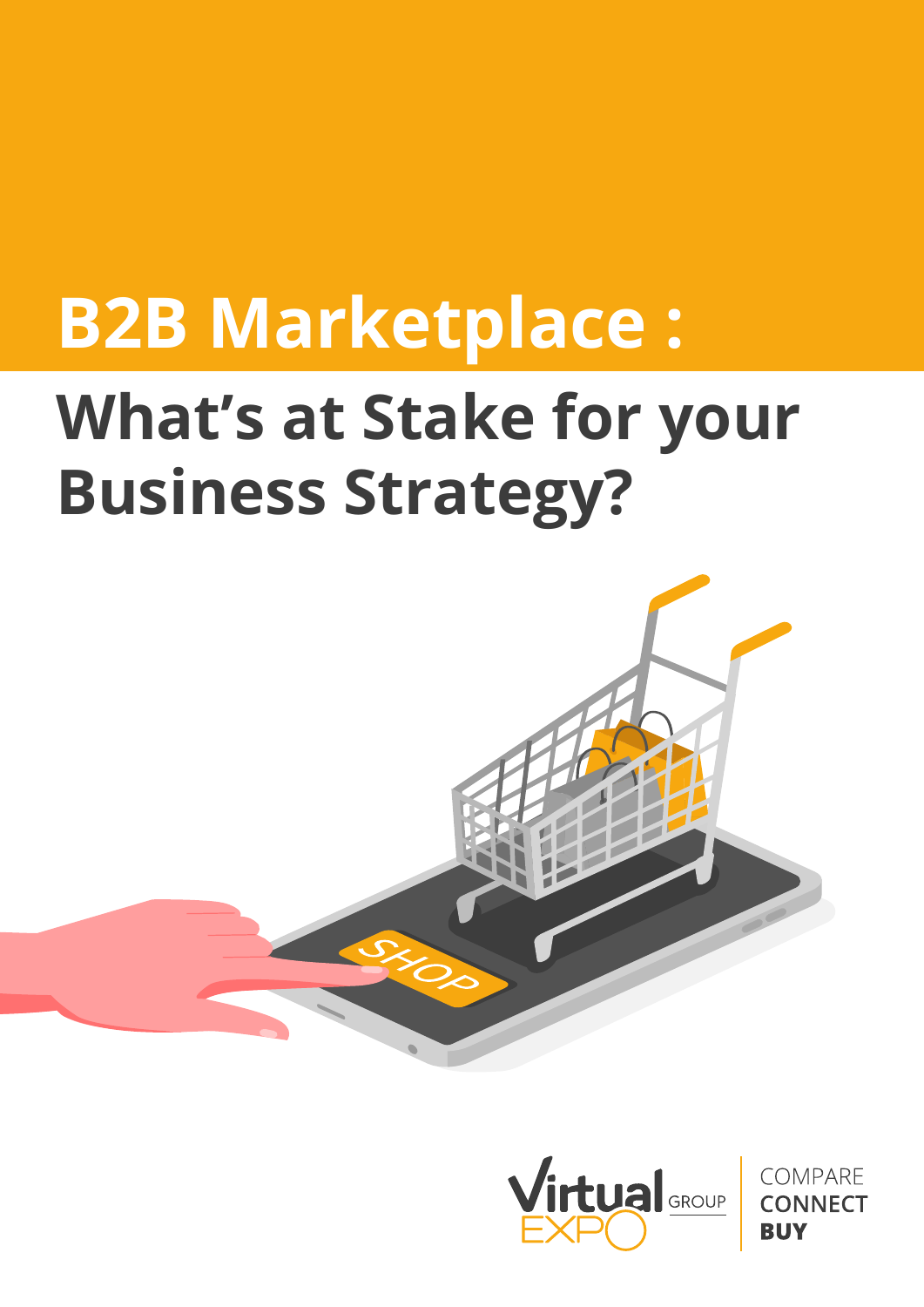## **Introduction**

Propelled by e-commerce giants such as eBay, Amazon or Alibaba, the marketplace model has long been associated with B2C and C2C players taking advantage of the numerous benefits facilitating their online business. These platforms are beginning to attract B2B players who want to position their brand online.

Marketplaces are particularly attractive because of the diversity of their product catalogues, their optimal positioning on the main search engines and the highperformance tools they offer their sellers.

According to the survey I[NSEE \(TIC-TPE](https://www.insee.fr/en/metadonnees/source/operation/s1071/presentation)  [2016\),](https://www.insee.fr/en/metadonnees/source/operation/s1071/presentation) "Business-to-business online transactions count for 150 billion euros in online turnover, i.e. 130 billion euros for companies with more than 10 employees and over 20 billion euros for those with fewer than 10 employees."

For all sectors of activity, B2B marketplaces are an intermediary for putting sellers in contact with buyers who have an online purchasing project.

**This white paper presents the advantages of having a winning strategy on B2B marketplaces, from the choice of platform to the analysis of the ROI of the investment.**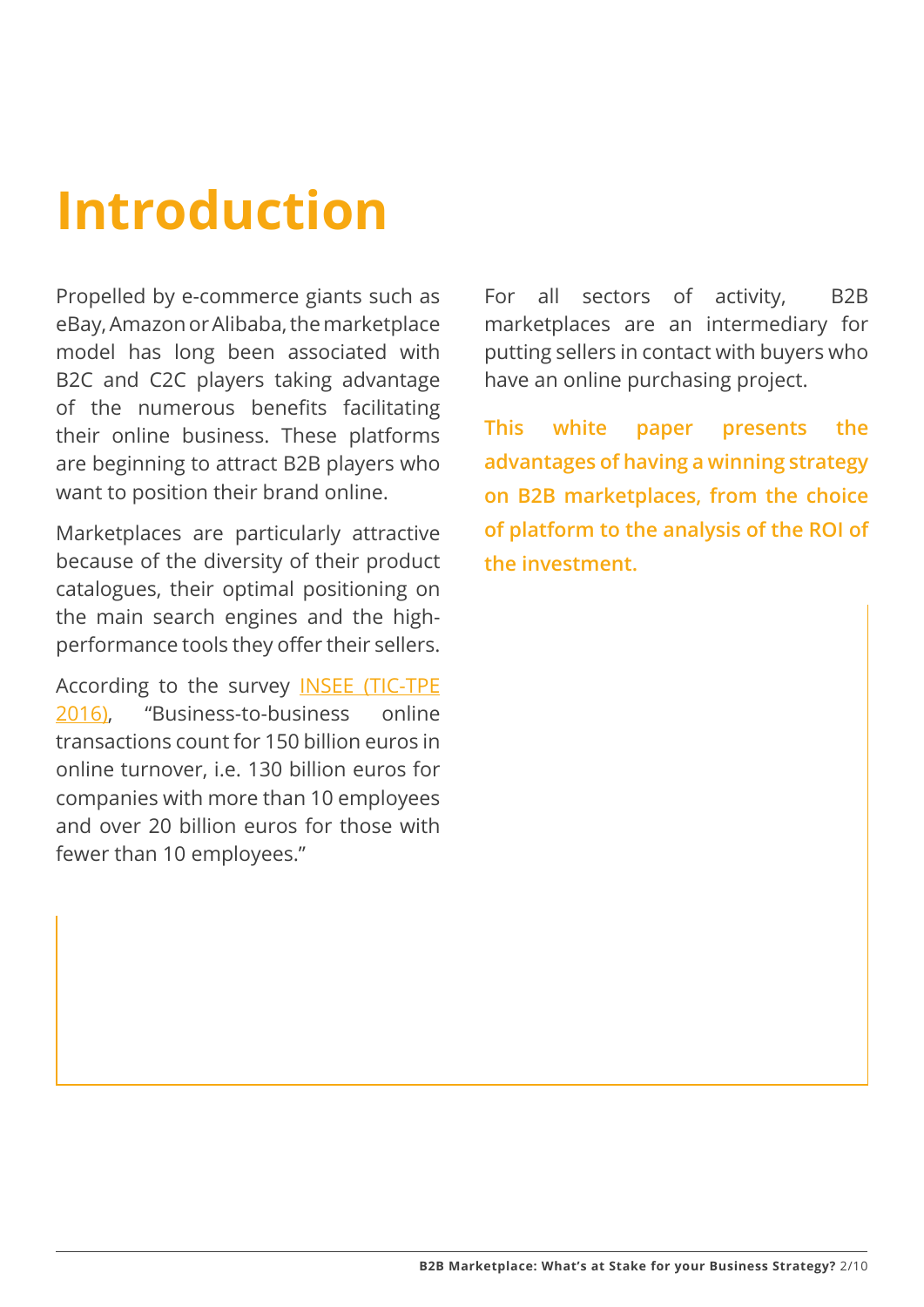#### **1. A HIGH-POTENTIAL BUSINESS MODEL**

Created to meet the challenges of e-commerce, marketplaces are developing faster and faster and offer sellers high-performance lead generation tools. These online platforms put buyers and sellers, B2C or B2B, in contact in order to carry out a specific purchasing project.

The nature and the reason for purchases differentiates B2C marketplaces from those with a core B2B business. B2C purchases tend to satisfy immediate needs, for buyers who have 100% control over purchasing decisions, regardless of the influence of their entourage.

The B2B purchasing decision making process takes more time. In particular, it depends on the interactions between professionals in the same organization: the purchasing department, accounting department, company management, etc. Some technical products also require specific customization to be perfectly adapted to the client's needs (dimensions, integrated tools, etc.). The sourcing of this type of product is particularly long and tedious. Transaction amounts can reach several tens of thousands of euros! Another difference compared to B2C purchases is the need for proximity, expertise and reassurance, which is more important in B2B.

#### In 2021, marketplaces are predicted to represent 33% of the total online sales volume. **33%**

Lastly, as part of a B2B transaction, the buyer expects to be accompanied on his or her purchase path by an account manager and marketing experts attentive to his or her business needs.

It is expected that B2B marketplaces will become even more preeminent in the coming years, changing the purchasing processes of companies, which are already relying increasingly on online product sourcing.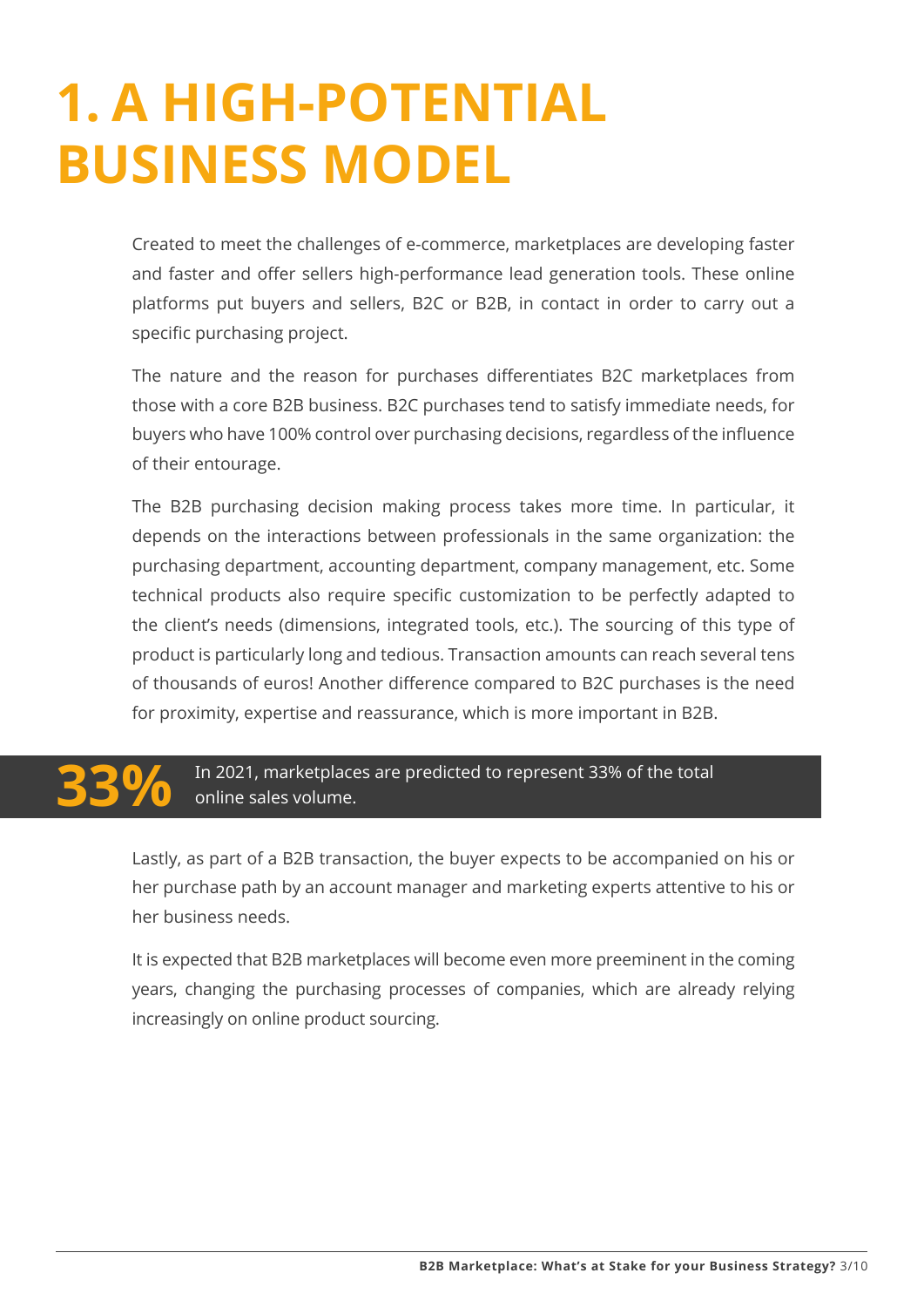#### **2. DIGITIZATION: A STRONG ALLY FOR B2B**

Digital marketing drivers have long been associated with brands and companies in the B2C sector. Many professionals limited themselves to traditional marketing techniques and only invested in strategies such as trade shows and printed advertising. Marketing experts had difficulty proving the ROI of these strategies, but continued to invest a significant budget in them nonetheless.

But digital marketing has progressively succeeded in gaining ground as it offers relevant audience analysis, accurate audience segmentation, and provides companies with highly effective lead generation tools.

### **65%**

[According to a survey conducted by Edelman in collaboration with LinkedIn,](https://business.linkedin.com/marketing-solutions/blog/linkedin-b2b-marketing/2020/finding-and-building-b2b-competitive-advantage-in-a-post-covid-marketplace?src=li-lmspage&veh=LMS_09.13.20_ADVANTAGE) 65% of B2B buyers continue to look for online opportunities to strengthen their positioning, especially in times of crisis.

Digital strategies have quickly become a real ally for sales and marketing managers who aim to meet the growing needs of customers whose purchasing path is anything but linear. These B2B buyers expect sellers to facilitate their purchasing process by handling their requests quickly and efficiently. They appreciate the combination of digital processes and real conversations so they can make their purchases with complete peace of mind.

#### **95%**

[According to a GARTNER report,](https://www.gartner.com/en/sales/insights/b2b-buying-journey) 95% of B2B purchasing decisions are the result of prior web research.

The B2B marketplace model is one of the most relevant digital drivers because it has the power to combine quantity and quality, and it is easily measure the return on investment.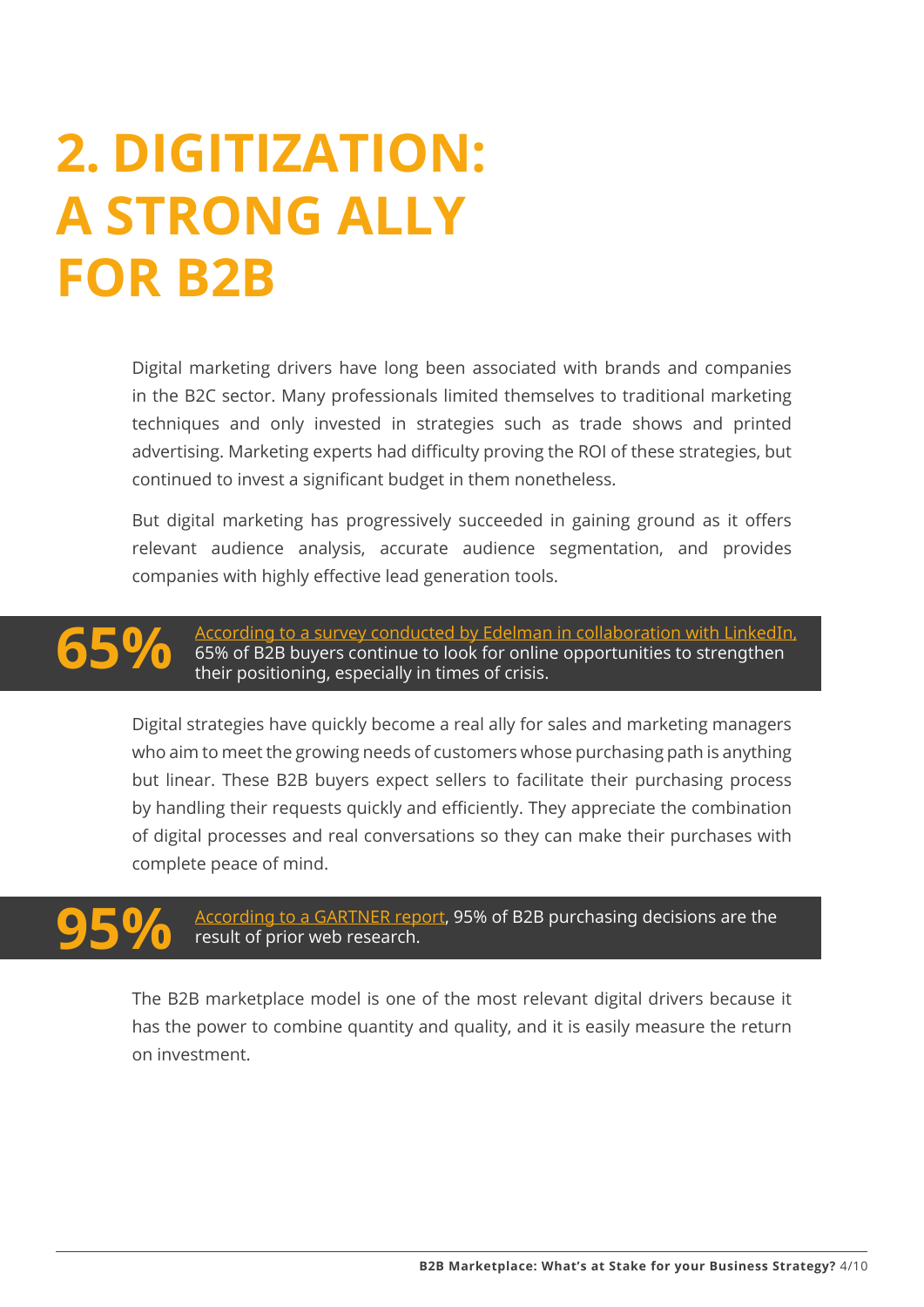### **3. EASY TO MEASURE ROI**

Most B2B marketplaces offer their sellers the ability to measure, in real time, the performance of their online presence. Thanks to a lead management interface, each seller can follow the evolution of requests received and prioritize those that deserve the most attention (urgent, high-budget projects, etc.).

Using the initial goals and the cost of presence on these digital platforms, it is possible to easily calculate an ROI. To do so, all the seller has to do is evaluate the total number of leads received in a given period of time and their commercial potential, comparing them to the amount invested in the platform.

However, the volume of leads received can be analyzed in different ways, depending on your goals: developing your brand image or closing online sales for example. Some brands want to position themselves on B2B marketplaces to ensure that they are present on an equal footing with their main competitors. In these cases lead conversion isn't the number one priority.

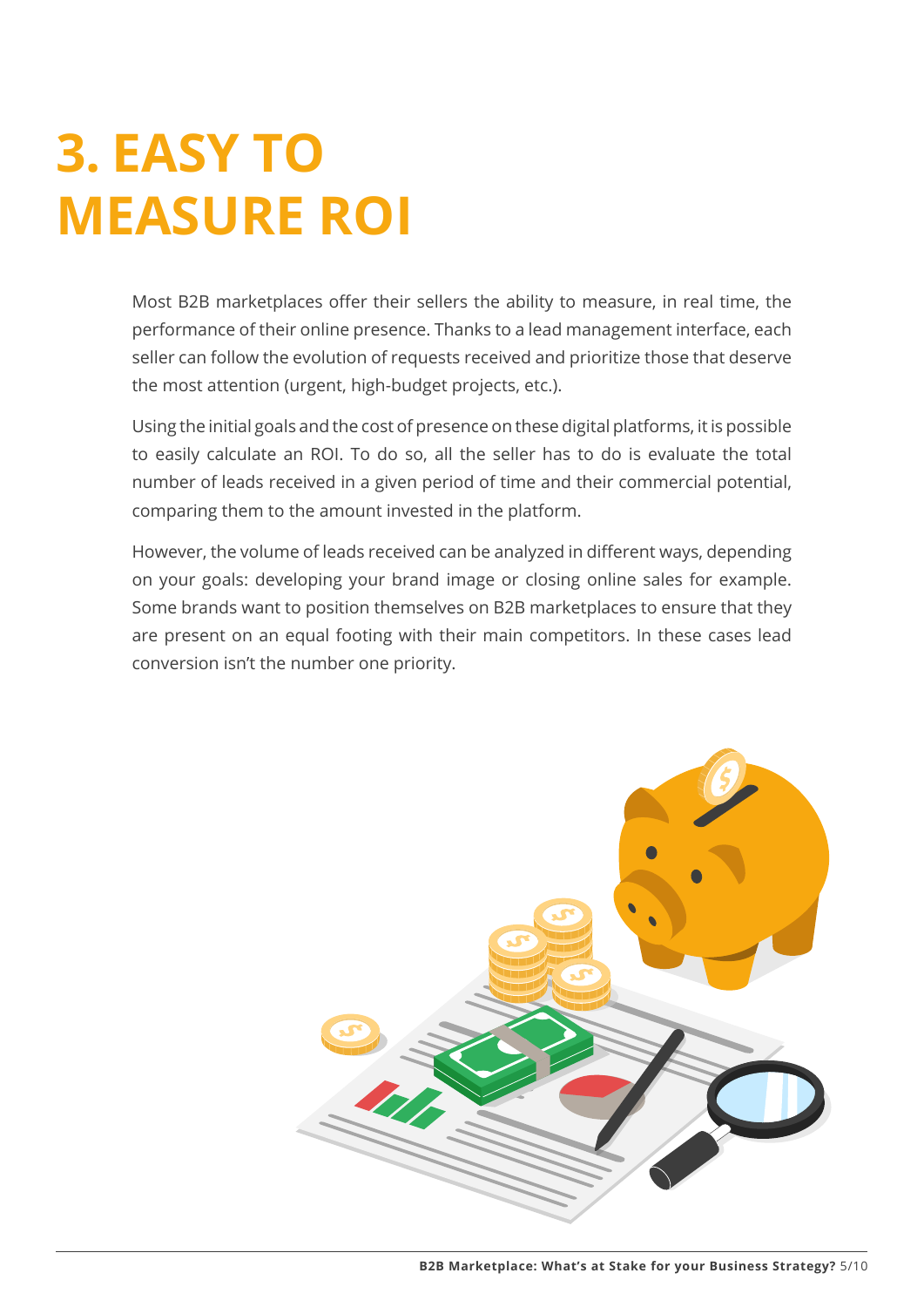### **4. THE ADVANTAGES OF A B2B MARKETPLACE FOR SELLERS**

The B2B marketplace model has become very popular among professionals worldwide. Recognized as a trusted third party, the marketplace is a perfect intermediary between buyers with a concrete purchasing project (short and medium term) and sellers who want to make sales online.

B2B marketplaces offer many advantages to sales and marketing professionals:

- They are suitable for all different sectors.
- They integrate a range of tools to guarantee sales follow-up, from the first contact to the validation of the order by the buyer.
- They allow interaction with professionals who are experts in B2B lead generation.
- They offer responsive customer service attentive to sales issues.

My sales rep, Pascale, is very professional and attentive. Our collaboration is fluid and easy and allows me to make decisions quickly. DirectIndustry sends me proposals and I just have to choose.



#### **Arthur Goudena**

Marketing Director at PHC Europe

At VirtualExpo Group, we offer our clients personal support. An account manager and team of SEO experts are committed to helping each client company position its presence online.

I chose to work with DirectIndustry rather than their competitors because I liked their site right away. I was immediately attracted to their professionalism. The website is well built and the SEO is very ergonomic and easy to understand. In addition, I have a very good relationship with my sales rep, Helge. He is always available and helpful. When a customer trusts you, the relationship can only be a win-win situation. With DirectIndustry, I always get the help I need.



**Nelly Desbiens** Marketing & Business Director at Shemesh Automation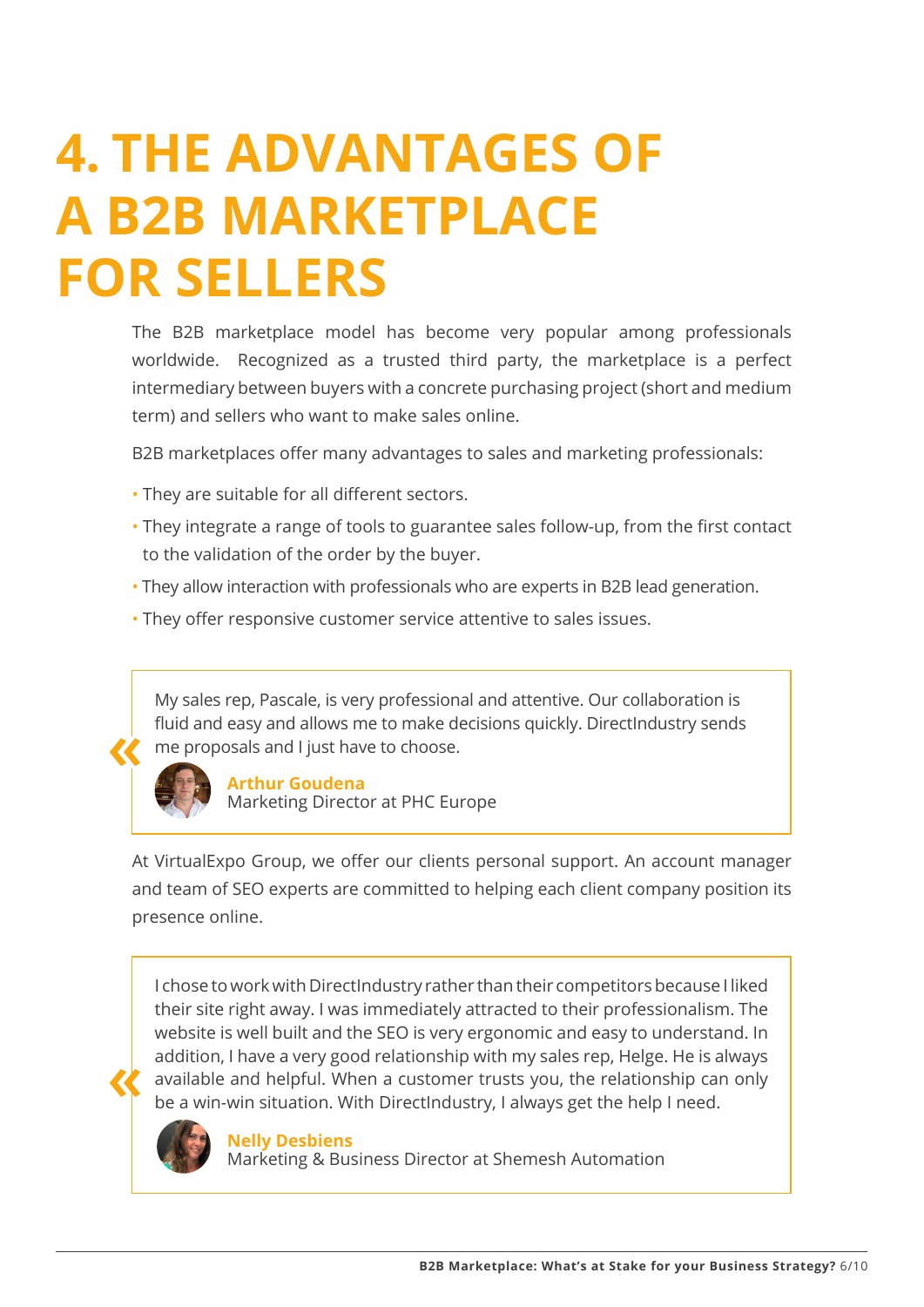#### **5. SUCCEEDING ON A B2B MARKETPLACE: OUR EXPERT ADVICE**

For over 20 years, VirtualExpo Group has been supporting B2B professionals in their digitalization strategy. Here are the main areas of development that we suggest to our marketplace sellers to help them stand out online:

- **Choose a B2B marketplace that offers tools and visibility:** here are some examples of tools and services offered by the online platforms: an interface for discussion with buyers, product promotion services, flexible payment methods (advance payment, bank transfer, credit card), etc.
- **Give your time and be responsive:** processing leads quickly guarantees the satisfaction of online buyers. They spend a lot of time selecting and comparing the right products for their project. It is essential to stand out by responding quickly and being proactive.
- **Choose additional services:** here are some examples of advertising services offered by B2B marketplaces: banners, newsletters, sponsored publications on B2B media, etc.
- **Effectively analyze the ROI:** the calculation of the ROI will depend above all on what you expect from the marketplace. If your goal is to develop your brand image, your ROI will be calculated based on the number of views of your products and logo. If your goal is to boost your online sales, then your main calculation criteria will be the number of leads you receive and the quality of conversations with buyers.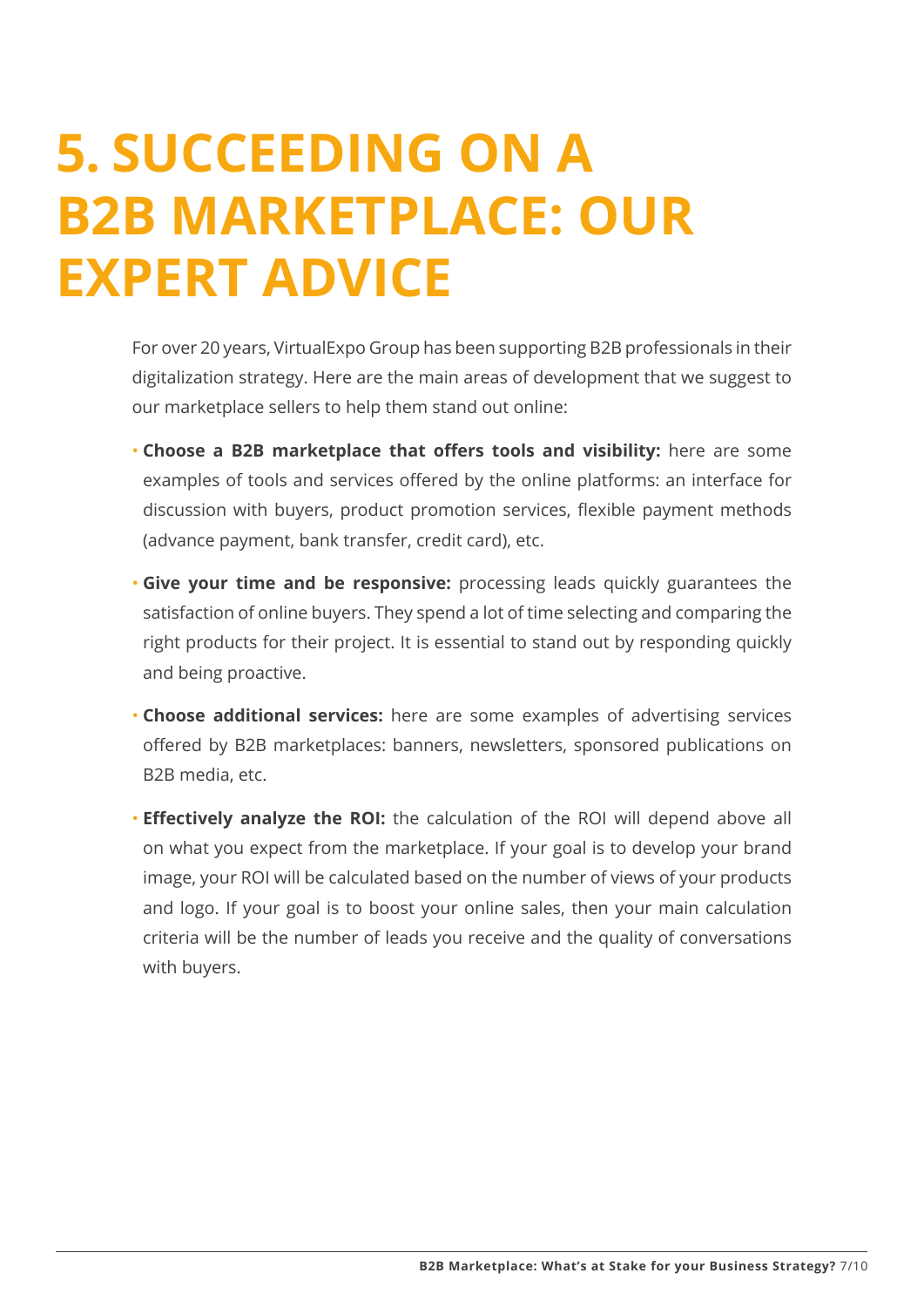#### **The example of PHC Europe:**

#### **PHCbi**

PHC's goal is to become a trusted brand, a leader in the field of sustainable medical and biomedical solutions. Its mission is to improve health and well-being around the world by enabling its customers to work in good conditions. PHC meets the needs of customers working in the pharmaceutical, biotechnology, hospital, clinical and industrial sectors. They bring unique perspectives to scientific research.

PHC has been a client of Directindustry for over 10 years! The site not only helps us present our products, but it also offers us product highlights, email campaigns and other marketing services. The reason we use all these services is simple: the results we get are excellent.



**Arthur Goudena**

Marketing Director for PHC Europe



**486K** content displays

> **5K** prospects





**31M** advertising displays

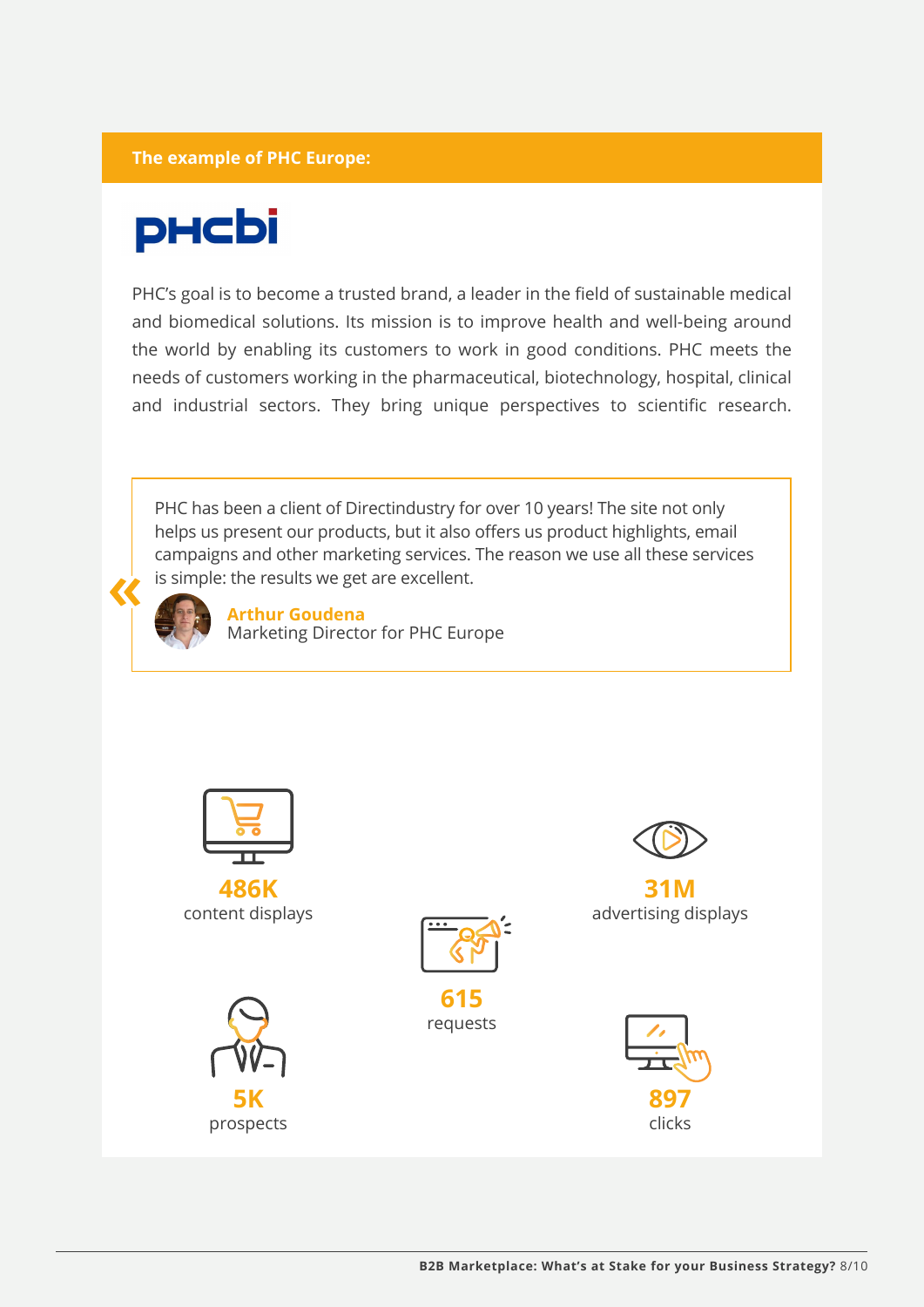## **Conclusion**

Whether you already have an active digital presence or you are thinking about your digitalization strategy, being present on a B2B marketplace is a major driver for growth for your company. The management tools offered by online platforms specializing in B2B are increasingly efficient and guarantee you real-time follow-up with your leads. B2B marketplaces also offer a range of services to promote your company's brand image. Some marketplaces provide you with personal contacts who will assist you step by step in making your transition to digital a success.

It is important to choose a B2B marketplace that is well referenced on search engines and has an international audience. You can also choose to position your products on different online platforms according to their market share in specific areas (country, continent) or their specialization in a particular field (industry, aeronautics, etc).

There is no miracle solution: the success of your presence on a B2B marketplace will be the fruit of your commitment to your future buyers. Responding to their requests quickly and efficiently will allow you to stand out from your competitors and make more online sales. All of the keys to success are in your hands, it's up to you to boost your online visibility!